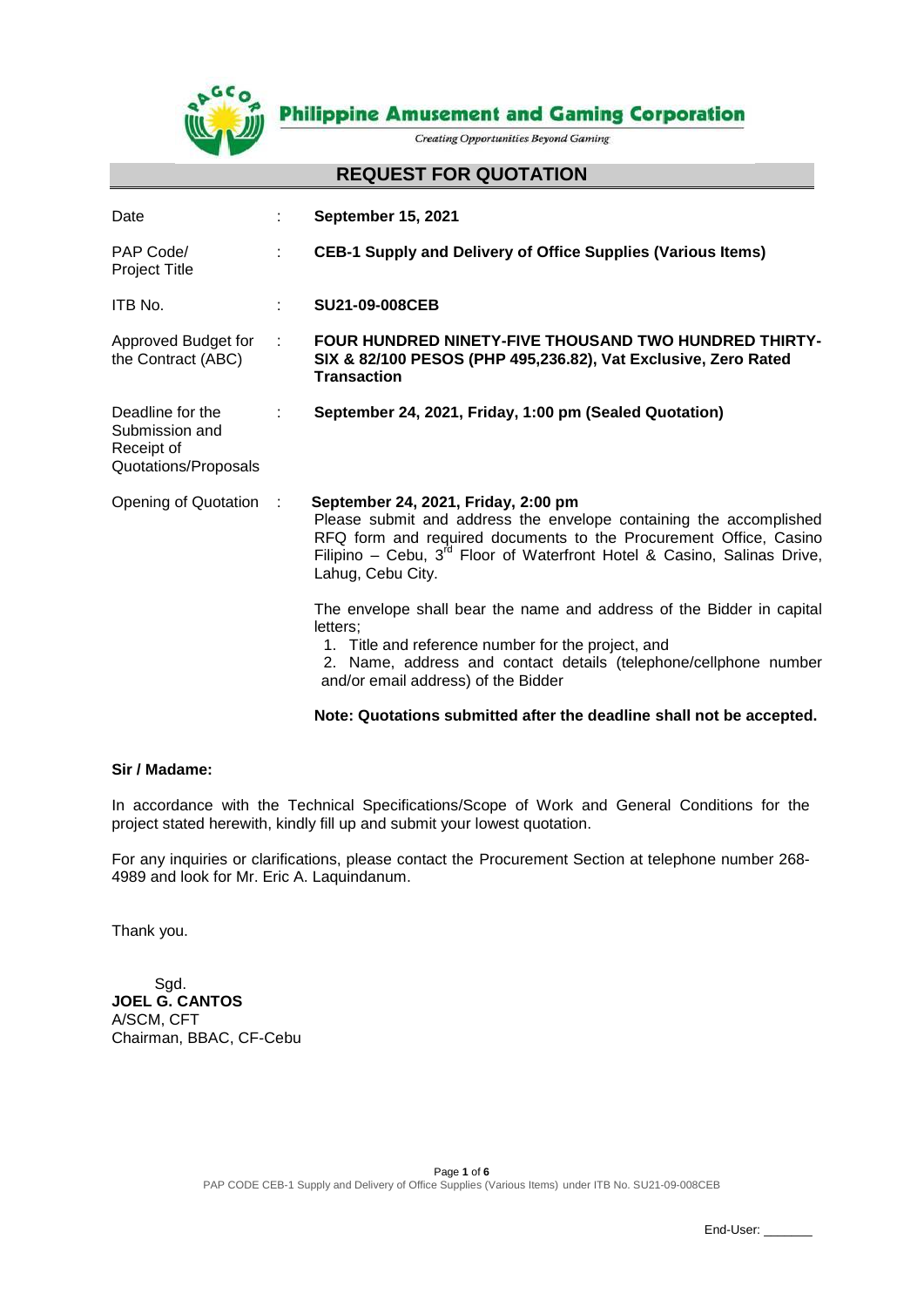# **Dear Mr. Cantos:**

In accordance with your request, the following is our quotation for your requirement:

**I. Technical Specifications/Scope of Work and General Conditions of the Project:**

|             | <b>Description / Scope of Work</b>                            | <b>Offered Technical</b><br>Quotation/<br><b>Proposal</b><br>Please check the box<br>corresponding to your<br>offered specifications |
|-------------|---------------------------------------------------------------|--------------------------------------------------------------------------------------------------------------------------------------|
|             | <b>Supply and Delivery of Office Supplies (Various Items)</b> |                                                                                                                                      |
| Qty./Unit   | <b>Item Description</b>                                       |                                                                                                                                      |
| 200 pieces  | LOG BOOK, 500 PGS. (HARD COVER)                               |                                                                                                                                      |
| 6000 pieces | <b>TIME CARD</b>                                              |                                                                                                                                      |
| 100 pieces  | PAPER CLIP FOLD BACK 1"                                       |                                                                                                                                      |
| 800 pieces  | <b>EXPANDED ENVELOPE LONG</b>                                 |                                                                                                                                      |
| 100 pieces  | STENO NOTEBOOK 40 LEAVES                                      |                                                                                                                                      |
| 1,200 reams | COPY PAPER A4 SUB.20, 80GSM                                   |                                                                                                                                      |
| 100 reams   | COPY PAPER LONG SUB.20, 80GSM                                 |                                                                                                                                      |
| 300 pieces  | <b>FINGERTIP MOISTENER</b>                                    | <b>COMPLY</b>                                                                                                                        |
| 1500 pieces | <b>BALLPEN BLUE</b>                                           | NOT COMPLY                                                                                                                           |
| 100 pieces  | <b>HIGHLIGHTER PEN YELLOW</b>                                 |                                                                                                                                      |
| 100 pieces  | <b>HIGHLIGHTER PEN BLUE</b>                                   |                                                                                                                                      |
| 200 pieces  | PERMANENT MARKER BLACK                                        |                                                                                                                                      |
| 200 pieces  | SIGNPEN BLUE V5                                               |                                                                                                                                      |
| 10 units    | PAPER PUNCHER HEAVY DUTY                                      |                                                                                                                                      |
| 100 boxes   | STAPLE WIRE #35                                               |                                                                                                                                      |
| 10 pieces   | STAMP PAD #2                                                  |                                                                                                                                      |
| 200 rolls   | CELLULOSE TAPE 1" X 50 MTS. LENGTH                            |                                                                                                                                      |
| 200 rolls   | CELLULOSE TAPE 1/2" X 50 MTS. LENGTH                          |                                                                                                                                      |
| 200 rolls   | MASKING TAPE 1" X 50 MTS. LENGTH                              |                                                                                                                                      |

Page **2** of **6**

PAP CODE CEB-1 Supply and Delivery of Office Supplies (Various Items) under ITB No. SU21-09-008CEB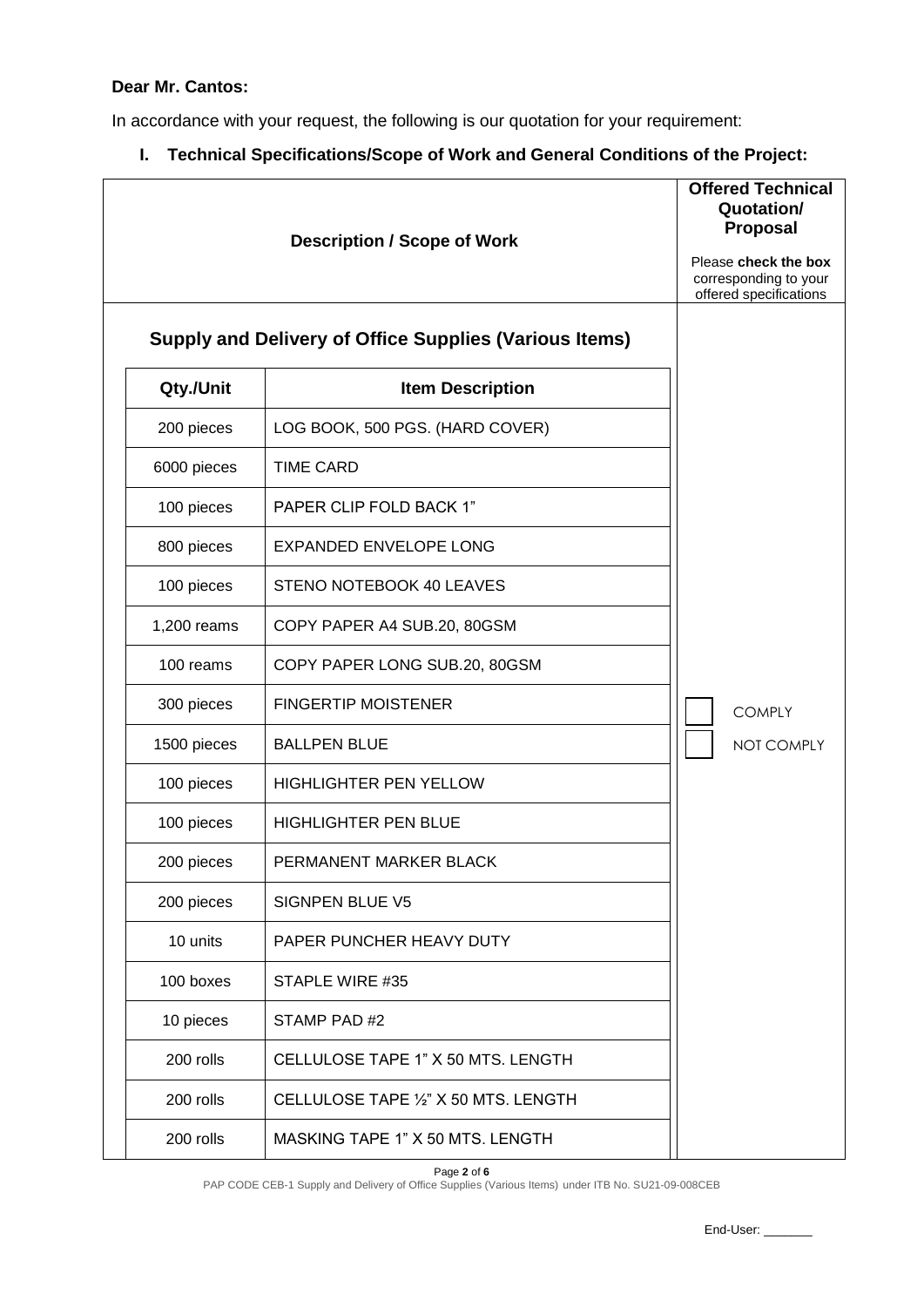| 200 rolls                                                                                                                                                                                                                                              | PACKAGING TAPE 2" X 50 MTS. LENGTH                                                                                       |                             |
|--------------------------------------------------------------------------------------------------------------------------------------------------------------------------------------------------------------------------------------------------------|--------------------------------------------------------------------------------------------------------------------------|-----------------------------|
| 30 rolls                                                                                                                                                                                                                                               | DOUBLE ADHESIVE TAPE 3/4" X 10 MTS. LENGTH<br><b>WITH FOAM</b>                                                           | <b>COMPLY</b>               |
| <b>Terms and Condition:</b><br>1. Price indicated should be VAT Exclusive Zero Rated<br>Transaction.<br>2. The total payment should not exceed the total contract cost.<br>3. The Supplier must verify the End-User for the complete<br>specification. | NOT COMPLY                                                                                                               |                             |
| <b>Completion</b><br><b>Period</b>                                                                                                                                                                                                                     | One (1) time delivery which is within thirty (30)<br>calendar days from the acknowledgement date of<br>Notice to Proceed | <b>COMPLY</b><br>NOT COMPLY |
| <b>Delivery Place</b>                                                                                                                                                                                                                                  | Casino Filipino - Cebu Main, Waterfront Hotel &<br>Casino Salinas Drive, Lahug, Cebu City                                | <b>COMPLY</b><br>NOT COMPLY |

# **II. Financial Quotation:**

|             |                                 | <b>Unit Cost</b>                                | <b>Total Cost</b>                               |
|-------------|---------------------------------|-------------------------------------------------|-------------------------------------------------|
| Qty./Unit   | <b>Description</b>              | VAT Exclusive, Zero<br><b>Rated Transaction</b> | VAT Exclusive, Zero<br><b>Rated Transaction</b> |
| 200 pieces  | LOG BOOK, 500 PGS. (HARD COVER) | <b>PHP</b>                                      | <b>PHP</b>                                      |
| 6000 pieces | <b>TIME CARD</b>                | <b>PHP</b>                                      | <b>PHP</b>                                      |
| 100 pieces  | PAPER CLIP FOLD BACK 1"         | <b>PHP</b>                                      | <b>PHP</b>                                      |
| 800 pieces  | <b>EXPANDED ENVELOPE LONG</b>   | <b>PHP</b>                                      | <b>PHP</b>                                      |
| 100 pieces  | STENO NOTEBOOK 40 LEAVES        | <b>PHP</b>                                      | <b>PHP</b>                                      |
| 1,200 reams | COPY PAPER A4 SUB.20, 80GSM     | <b>PHP</b>                                      | <b>PHP</b>                                      |
| 100 reams   | COPY PAPER LONG SUB.20, 80GSM   | <b>PHP</b>                                      | <b>PHP</b>                                      |
| 300 pieces  | <b>FINGERTIP MOISTENER</b>      | <b>PHP</b>                                      | <b>PHP</b>                                      |
| 1500 pieces | <b>BALLPEN BLUE</b>             | <b>PHP</b>                                      | <b>PHP</b>                                      |
| 100 pieces  | <b>HIGHLIGHTER PEN YELLOW</b>   | <b>PHP</b>                                      | <b>PHP</b>                                      |
| 100 pieces  | <b>HIGHLIGHTER PEN BLUE</b>     | <b>PHP</b>                                      | <b>PHP</b>                                      |
| 200 pieces  | PERMANENT MARKER BLACK          | <b>PHP</b>                                      | <b>PHP</b>                                      |
| 200 pieces  | <b>SIGNPEN BLUE V5</b>          | <b>PHP</b>                                      | <b>PHP</b>                                      |

Page **3** of **6** PAP CODE CEB-1 Supply and Delivery of Office Supplies (Various Items) under ITB No. SU21-09-008CEB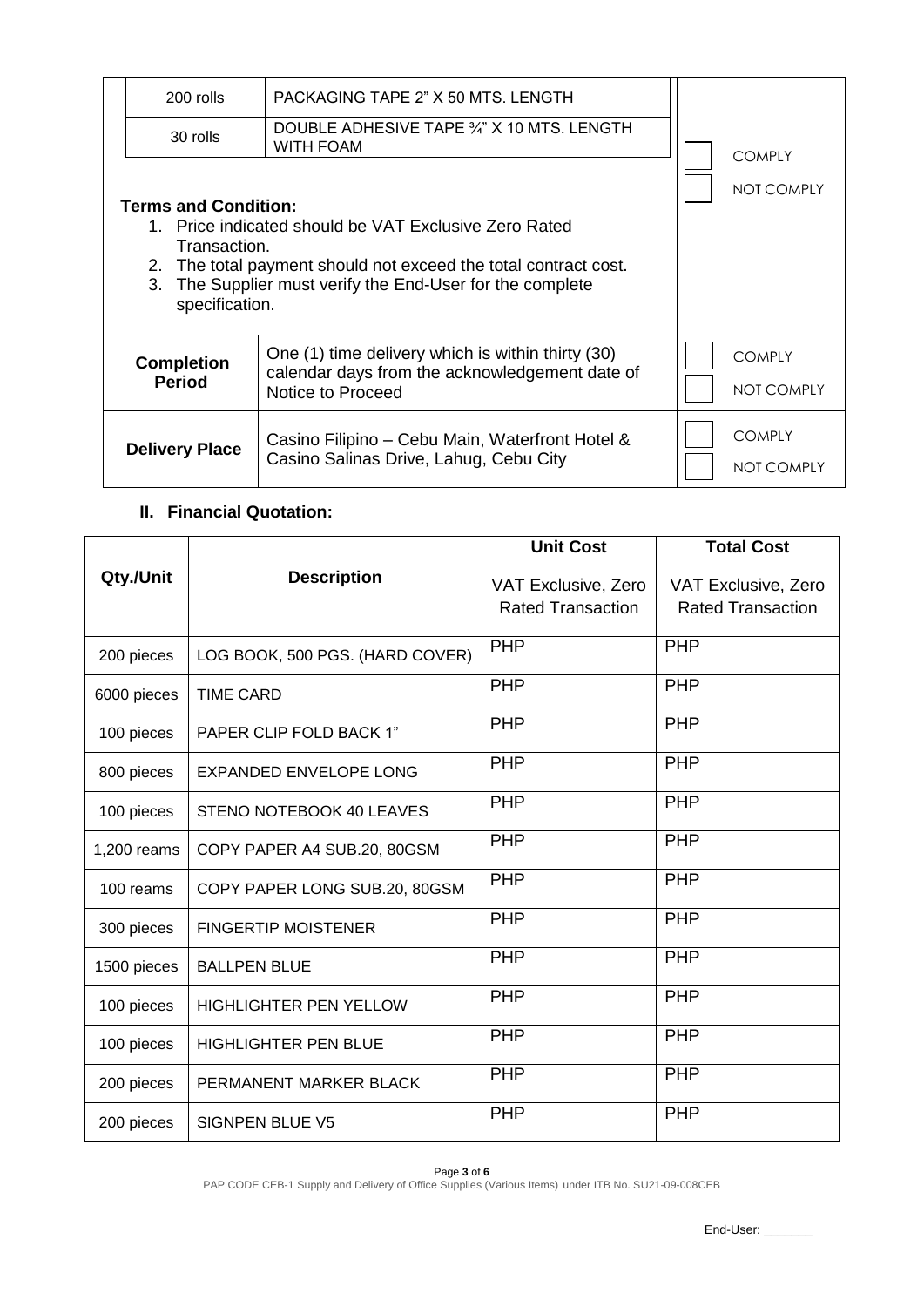| 10 units                                                                                                                                                                                                             | PAPER PUNCHER HEAVY DUTY                                | <b>PHP</b> | <b>PHP</b> |
|----------------------------------------------------------------------------------------------------------------------------------------------------------------------------------------------------------------------|---------------------------------------------------------|------------|------------|
| 100 boxes                                                                                                                                                                                                            | STAPLE WIRE #35                                         | <b>PHP</b> | PHP        |
| 10 pieces                                                                                                                                                                                                            | STAMP PAD#2                                             | PHP        | <b>PHP</b> |
| 200 rolls                                                                                                                                                                                                            | CELLULOSE TAPE 1" X 50 MTS.<br><b>LENGTH</b>            | <b>PHP</b> | PHP        |
| 200 rolls                                                                                                                                                                                                            | CELLULOSE TAPE 1/2" X 50 MTS.<br><b>LENGTH</b>          | <b>PHP</b> | PHP        |
| 200 rolls                                                                                                                                                                                                            | MASKING TAPE 1" X 50 MTS.<br><b>LENGTH</b>              | <b>PHP</b> | PHP        |
| 200 rolls                                                                                                                                                                                                            | PACKAGING TAPE 2" X 50 MTS.<br><b>LENGTH</b>            | PHP        | <b>PHP</b> |
| 30 rolls                                                                                                                                                                                                             | DOUBLE ADHESIVE TAPE 3/4" X 10<br>MTS. LENGTH WITH FOAM | <b>PHP</b> | PHP        |
| <b>NOTES:</b><br>1. The quotations (unit and total price) shall be rounded off up to two<br>(2) decimal places.<br>2. Quotations must be gross of all applicable taxes and VAT<br>Exclusive, Zero Rated transactions | <b>Grand Total Amount</b>                               |            |            |
| VALIDITY OF OFFER: Ninety (90) calendar days from the opening of                                                                                                                                                     | Amount in Words and in<br>figures;                      |            |            |
| <b>TERMS OF PAYMENT:</b> Thirty (30) calendar days upon submission of                                                                                                                                                | <b>PHP</b>                                              |            |            |
|                                                                                                                                                                                                                      |                                                         |            |            |

# **Additional Requirements:**

Bidders have the option to submit the following documents, together with the quotation, on the deadline for the Submission and Receipt of Quotations/Proposal **or** at the latest within five (5) calendar days from the determination of the bidder having the Lowest / Single Calculated Quotation and receipt of the BBAC notice relative thereto:

1. BIR Certificate of Registration for individuals (*If applicable)*;

OR;

- 1.1 Registration Certificate from the Department of Trade and Industry (DTI) for sole proprietors, Registration Certificate from the Securities and Exchange Commission (SEC) for corporations, partnerships or joint ventures or Registration Certificate from the Cooperative Development Authority (CDA), and
- 1.2 Valid Mayor's Permit issued by the city or municipality where the principal place of business of the bidder is located or Official Receipt as proof of payment for renewal.
- 2. Philippine Government Electronic Procurement System (PhilGEPS) Platinum Certificate of Registration and Membership; **OR;**

End-User: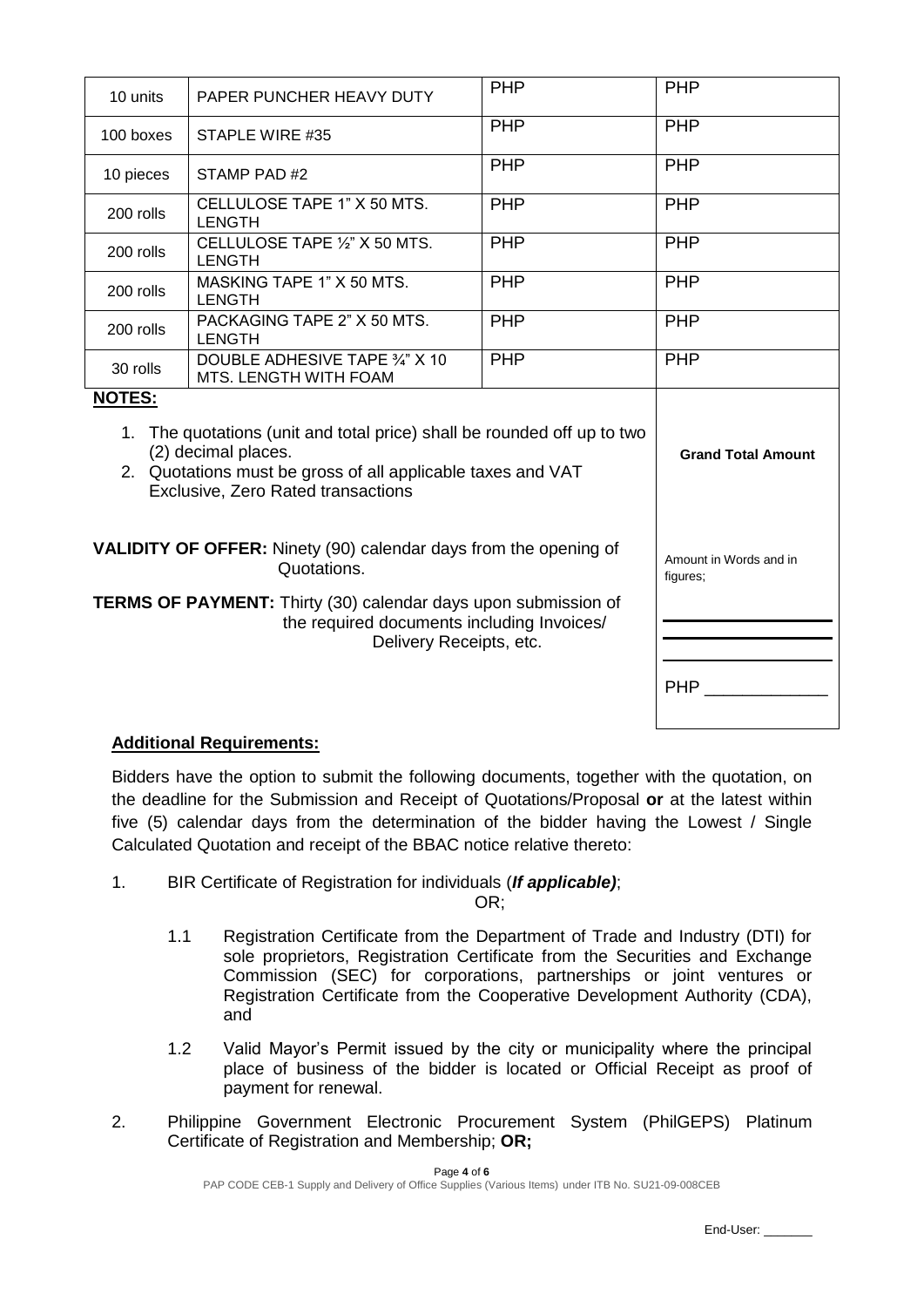PhilGEPS Registration Number:

3. Omnibus Sworn Statement using the form prescribed in Annex A hereof for projects with an ABC amounting to more than Fifty Thousand Pesos (PHP 50,000.00).

The Omnibus Sworn Statement shall be supported by an attached document showing proof of authorization, e.g., duly notarized Secretary's Certificate issued by the corporation or the members of the joint venture or a Special Power of Attorney (SPA) in case of sole proprietorships for situations where the signatory is not the sole proprietor/owner.

4. Latest Income **or** Business Tax Returns filed and paid through the BIR Electronic Filing and Payment System (EFPS) for projects with an ABC amounting to more than Five Hundred Thousand Pesos (PHP 500,000.00).

In accordance with Executive Order (E.O.) No. 398, Revenue Regulation (R.R.) No. 03-2005 and Revenue Memorandum Circular (RMC) 16 – 2005, the abovementioned tax returns shall refer to the following:

- a) Latest Income Tax Return (ITR) shall be the ITR for the preceding year, whether calendar or fiscal, OR;
- b) Latest Business Tax Returns shall refer to the Value Added Tax (VAT) or Percentage Tax filed and paid covering the previous six (6) months before the date of Submission, Receipt, and Opening & Preliminary Examination of **Quotations**

#### **NOTES:**

- 1 Bidders shall submit their quotations through their duly authorized representatives using this form only. This form must be completed without any alterations to their format and no substitute form shall be accepted. All parameters shall be filled in with the correct and accurate information as required.
- 2 Quotation(s)/Proposal(s) submitted exceeding the Approved Budget for the Contract shall be rejected.
- 3 The prices quoted are to be paid in Philippine Currency.
- 4 All prices quoted are **INCLUSIVE** of all applicable duties, government permits, fees, and other charges relative to the acquisition and delivery of items to PAGCOR, but **VAT-Exclusive, Zero-Rated Transaction**.
- 5 For the purpose of standardization of quotations, this RFQ Form will prevail over all kinds and forms of quotation. In case of price discrepancy over the amounts in words and in figures, the amount in words will prevail.
- 6 Any interlineations, erasures or overwriting shall be valid only if they are signed or initiated by you or any of your duly authorized representative/s.
- 7 PAGCOR shall have the right to inspect and/or to test the goods to confirm their conformity to the technical specifications.
- 8 Award of contract shall be made in favor of the supplier or contractor having the Single or Lowest Calculated Responsive Quotation (for goods and infrastructure projects) or a consultant with the Single or Highest Rated Responsive Proposal, which complies with the minimum technical specifications and other terms and conditions stated herein.